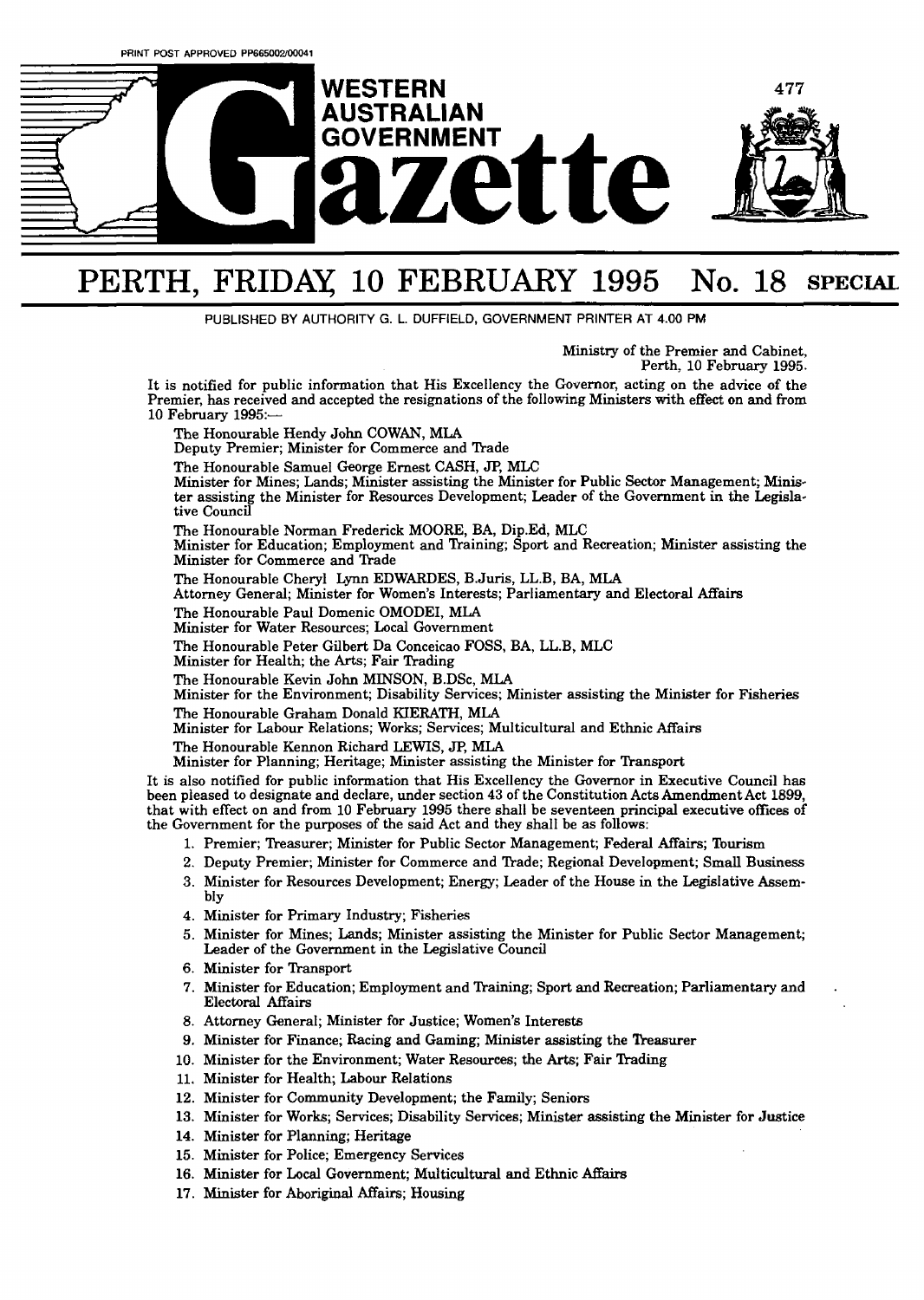It is also notified for public information that His Excellency the Governor has approved of the following appointments **as** Ministers with effect on and from **10** February 1995.

The Honourable Hendy John COWAN, MIA

Deputy Premier; Minister for Commerce and Trade; Regional Development; Small Business

**The** Honourable Samuel George Ernest CASH, JP, MLC

Minister for Mines; Lands; Minister assisting the Minister for Public Sector Management; Leader of the Government in the Legislative Council

The Honourable Norman Frederick MOORE, BA, Dip.Ed, **MLC**  Minister for Education; Employment and Training; Sport and Recreation; Parliamentary and Electoral Affairs

The Honourable Cheryl Lynn EDWARDES, BJuris, LL.B, BA, **MLA**  Attorney General; Minister for Justice; Women's Interests

The Honourable Peter Gilbert Da Conceicao FOSS, BA, LL.B, **MLC**  Minister for the Environment; Water Resources; the Arts; Fair Trading

The Honourable Graham Donald KIERATH, MLA Minister for Health; Labour Relations

The Honourable Kevin John MINSON, B.DSc, MLA Minister for Works; Services; Disability Services; Minister assisting the Minister for Justice

The Honourable Kennon Richard LEWIS, JP, MLA

The Honourable Richard **Fairfax** COURT, B.Com, MLA

Minister for Planning; Heritage

The Honourable Paul Domenic OMODEI, MLA Minister for Local Government; Multicultural and Ethnic Affairs

It is further notified for public information that the full Ministry now constituted comprises the following:

Premier; Treasurer; Minister for Public Sector Management; Federal Affairs; Tourism The Honourable Hendy John COWAN, MLA Deputy Premier; Minister for Commerce and Trade; Regional Development; Small Business The Honourable Colin James BARNETT, M.Ec, MLA Minister for Resources Development; Energy; Leader of the House in the Legislative Assembly The Honourable Montague Grant HOUSE, JP, MLA Minister for Primary Industry; Fisheries The Honourable Samuel George Ernest CASH, JP, MLC Minister for Mines; Lands; Minister assisting the Minister for Public Sector Management; Leader of the Government in the Legislative Council The Honourable Eric James CHARLTON, MLC Minister for Transport The Honourable Norman Frederick MOORE, BA, Dip.Ed, MLC Minister for Education; Employment and Training; Sport and Recreation; Parliamentary and Electoral Affairs The Honourable Cheryl Lynn EDWARDES, B.Juris, LL.B, BA, **MLA**  Attorney General; Minister for Justice; Women's Interests **The** Honourable George Maxwell EVANS, MBE, FCA, MLC Minister for Finance; Racing and Gaming; Minister assisting the Treasurer **The** Honourable Peter Gilbert Da Conceicao FOSS, BA, LL.B, **MLC**  Minister for the Environment; Water Resources; the Arts; Fair Trading The Honourable Graham Donald KIERATH, MLA Minister for Health; Labour Relations The Honourable Roger Keith NICHOLLS, MLA Minister for Community Development; the Family; Seniors The Honourable Kevin John MINSON, B.DSc, MU Minister for Works; Services; Disability Services; Minister assisting the Minister for Justice The Honourable Kennon Richard LEWIS, JP, MLA Minister for Planning; Heritage The Honourable Robert Laurence WIESE, MLA Minister for Police; Emergency Services The Honourable Paul Domenic OMODEI, **MLA Minister** for **Local** Government; Multicultural and Ethnic Affairs The Honourable Antony Kevin Royston PRINCE, LL.B, MLA Minister for Aboriginal Affairs; Housing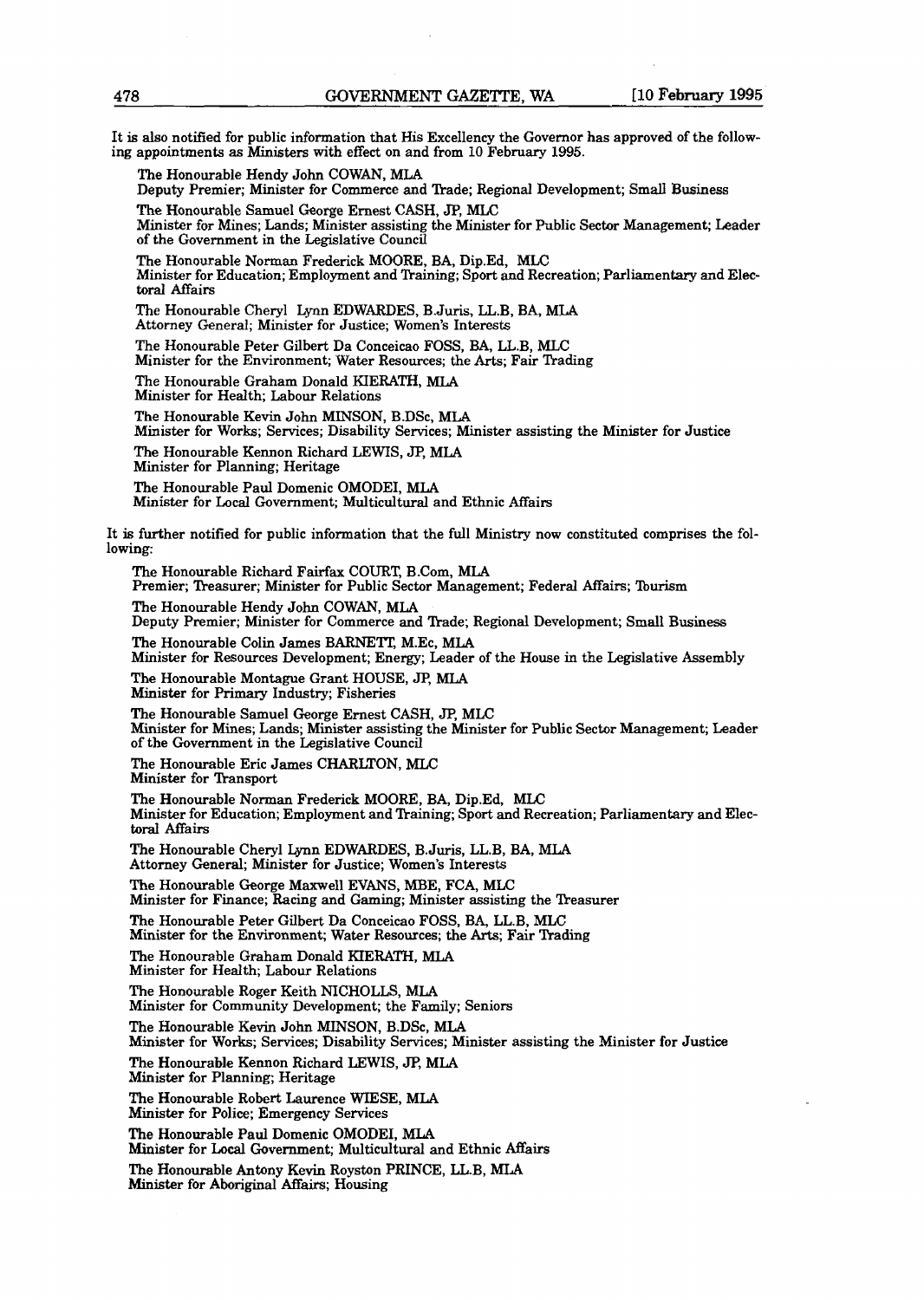## **PARLIAMENTARY SECRETARIES**

It is hereby notified for public information that His Excellency the Governor in Executive Council **has,**  under section  $44A(1)(b)$  of the Constitution Acts Amendment Act 1899, revoked the appointments of Frederick Charles **Tubby, MLA,** and William John McNee, MLA, as Parliamentary Secretaries. It is further notified for public information that His Excellency the Governor in Executive Council has, under section 44A(1)(a) of that Act, approved the following appointments on and from 10 February **1995:** 

- **(1)** Frederick Charles **Tubby, MLA, as** Parliamentary Secretary to the Minister for Education; Employment and Ikaining; Sport and Recreation; Parliamentary and Electoral Affairs, **ta**  assist with the parliamentary business of the Minister with respect to Education; Employment and Training
- (2) WilIiam John McNee, **MLA,** as Parliamentary Secretary to the Minister for the Environment; Water Resources; the Arts; Fair Trading, to assist with the parliamentary business of the Minister with respect to Water Resources
- **(3)** Rhonda Kathleen Parker, MLA, as Parliamentary Secretary to the Minister for Education; Employment and Training; Sport and Recreation; Parliamentary and Electoral Affairs, to assist with the parliamentary business of the Minister with respect to Sport and Recreation
- **(4)** DougIas James Shave, **MLA,** as Parliamentary Secretary to the Minister for Education; Employment and Training; Sport and Recreation; Parliamentary and Electoral Affairs, to assist with the parliamentary business of the Minister with respect to Parliamentary and Electoral Affairs.

J. I. **GILL,** Acting Director General and Clerk of the Executive Council.